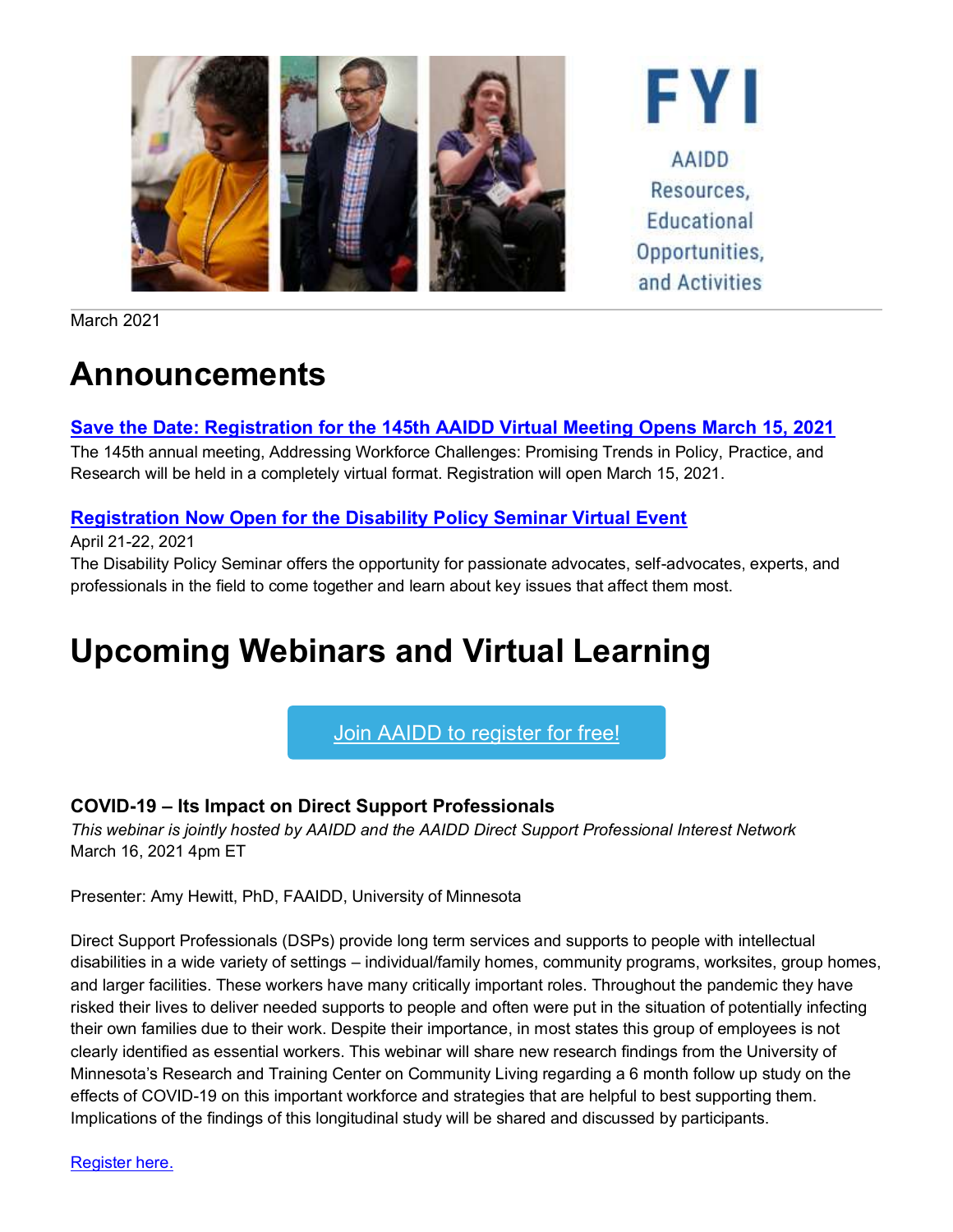## **AAIDD Virtual Professional Development Opportunities-AAIDD Member Exclusives**

Join AAIDD today to [register!](https://www.aaidd.org/about-aaidd/membership-join/join)





#### *Upcoming Mentorship in a Minute* **Reinventing Your Personal Brand**

March 24, 2021 at 3pm ET

Host: Michael Bloom, MA, MS, FAAIDD, Chief Strategy & Innovation Officer, Incompass Human Services

Discuss considerations when changing the scope of your work.

**[Register here.](http://mms.aaidd.org/ct.php?lid=98574753&mm=47930624213)**

#### *Upcoming Crucial Conversations* **Community Supports for Adults: What Are We Learning from the COVID Pandemic?**

March 31, 2021 at 2pm ET

Host: Joanna Pierson, PhD, FAAIDD, The Arc of Frederick County

Join us for a discussion regarding what COVID-19 is teaching us about our supports and services-- both positive and negative.

**[Register here.](http://mms.aaidd.org/ct.php?lid=98574753&mm=47930624213)**

## **Job Opportunities**

[Executive Director,](http://mms.aaidd.org/ct.php?lid=98575975&mm=47930624213)  [Central Florida](http://mms.aaidd.org/ct.php?lid=98575975&mm=47930624213)  [Communities, Inc. and](http://mms.aaidd.org/ct.php?lid=98575975&mm=47930624213)  [Central Florida Group](http://mms.aaidd.org/ct.php?lid=98575975&mm=47930624213)  [Homes LLC](http://mms.aaidd.org/ct.php?lid=98575975&mm=47930624213) Florida

[Deputy Director of](http://mms.aaidd.org/ct.php?lid=98577197&mm=47930624213)  [Community Services](http://mms.aaidd.org/ct.php?lid=98577197&mm=47930624213)  [Programs, Illinois](http://mms.aaidd.org/ct.php?lid=98577197&mm=47930624213)  [Department of Human](http://mms.aaidd.org/ct.php?lid=98577197&mm=47930624213)  **[Services](http://mms.aaidd.org/ct.php?lid=98577197&mm=47930624213)** Springfield, IL

[Program Manager,](http://mms.aaidd.org/ct.php?lid=98578419&mm=47930624213)  [Felicity House](http://mms.aaidd.org/ct.php?lid=98578419&mm=47930624213) New York

[UNH-4U Co-Director,](http://mms.aaidd.org/ct.php?lid=98579641&mm=47930624213)  [The University of New](http://mms.aaidd.org/ct.php?lid=98579641&mm=47930624213)  **[Hampshire](http://mms.aaidd.org/ct.php?lid=98579641&mm=47930624213)** Durham, NH